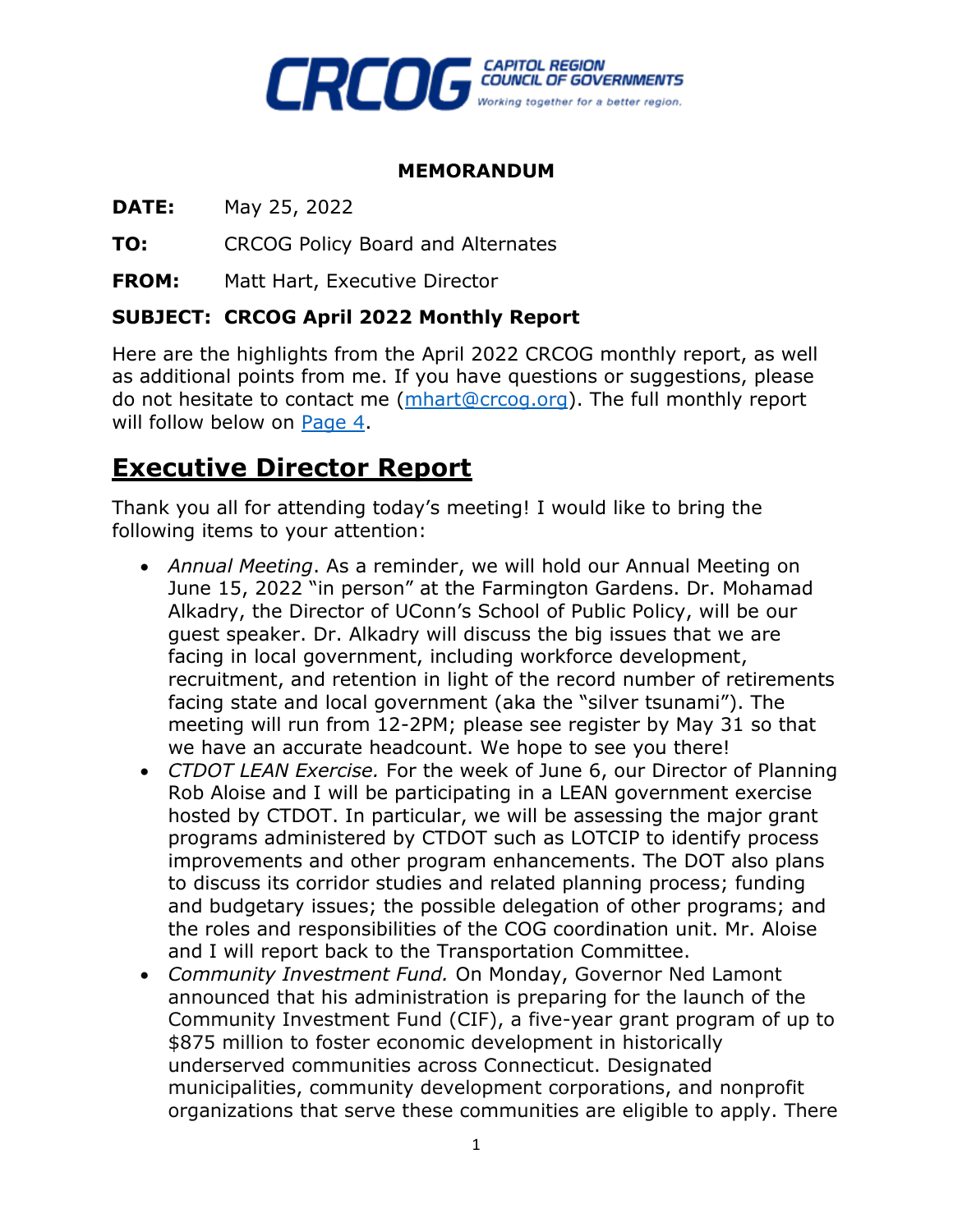are 13 eligible municipalities in the CRCOG region. The application deadline for the first round of funding is July 25; DECD will host training sessions on June 1, June 8, and June 16. Please see the attached link for more information: **[Community Investment Fund](https://nam12.safelinks.protection.outlook.com/?url=https%3A%2F%2Fofficeofthegovernor.cmail19.com%2Ft%2Fj-l-vlhlyhy-tllukttyld-u%2F&data=05%7C01%7Cfigurelj%40wseinc.com%7Cfb1a2580117a468637e108da3cd8709b%7C1a0770bc47964537b9da66030b9bd1a4%7C0%7C0%7C637889197569989526%7CUnknown%7CTWFpbGZsb3d8eyJWIjoiMC4wLjAwMDAiLCJQIjoiV2luMzIiLCJBTiI6Ik1haWwiLCJXVCI6Mn0%3D%7C3000%7C%7C%7C&sdata=ryigFQPIh3bq%2BrzYx6epz368yMHk4l9bpNFCJlQfIWk%3D&reserved=0)  [2030](https://nam12.safelinks.protection.outlook.com/?url=https%3A%2F%2Fofficeofthegovernor.cmail19.com%2Ft%2Fj-l-vlhlyhy-tllukttyld-u%2F&data=05%7C01%7Cfigurelj%40wseinc.com%7Cfb1a2580117a468637e108da3cd8709b%7C1a0770bc47964537b9da66030b9bd1a4%7C0%7C0%7C637889197569989526%7CUnknown%7CTWFpbGZsb3d8eyJWIjoiMC4wLjAwMDAiLCJQIjoiV2luMzIiLCJBTiI6Ik1haWwiLCJXVCI6Mn0%3D%7C3000%7C%7C%7C&sdata=ryigFQPIh3bq%2BrzYx6epz368yMHk4l9bpNFCJlQfIWk%3D&reserved=0)**.

# **Community Development Highlights**

- *Scooter demo.* Staff held an electric scooter share demonstration and a meeting updating stakeholders on the Regional Bike Share Feasibility Study on May 6.
- *CEDS update.* Staff executed a contract with Camoin Associates to assist with the 2022 Comprehensive Economic Development Strategy (CEDS) update funded through a CT Department of Economic & Community Development (DECD) subgrant from the CARES Act. Previously, and also under the CARES Act grant, staff executed a contract with Goman + York to provide regional disaster recovery coordinator services and a contract with HostingCT to provide digital transition services for small businesses in the region.
- *Planning intern.* CRCOG welcomed Katherine Connors as an intern for the summer. Katherine is a Master of Public Policy candidate at UConn. Katherine will be helping staff with a variety of projects this summer.

# **Municipal Services Highlights**

- *Cybersecurity training.* CRCOG is hosting a Cybersecurity virtual training for our municipal CEOs on June 1st and September 8th. [Registration link](https://forms.office.com/pages/responsepage.aspx?id=Ir8ejNsOqkCGizHFmOcX-rhGSkygq1VIqN1-gC9uIydUQjU1NlZFTjROTjE4UVROM1dCQk9EWVZXRS4u) can also be found at [https://crcog.org/2022/05/cyber-security-virtualtrainings/.](https://crcog.org/2022/05/cyber-security-virtualtrainings/)
- *Treated road salt.* The Treated Road Salt Bid will be issued on June 2. Please send quantities to Kim Bona as soon as possible as this bid does NOT ALLOW PIGGYBACKING.
- *RPIP applications.* At its meeting on May 17, CRCOG's Municipal Services Committee discussed the results of our shared services survey and potential RPIP applications. CRCOG is targeting to submit RPIP applications by July 15 for the first round of evaluations.

# **Public Safety & Homeland Security Highlights**

• *SHSGP update.* Work on the FY 19 State Homeland Security Grant Program (SHSGP) is well underway. All open grants include funds for training and exercise, contractual support and sustainment, and maintenance of regional equipment. There are also set-asides for the Hartford Bomb Squad, Capitol Region HAZMAT team, and the Metropolitan Medical Response System.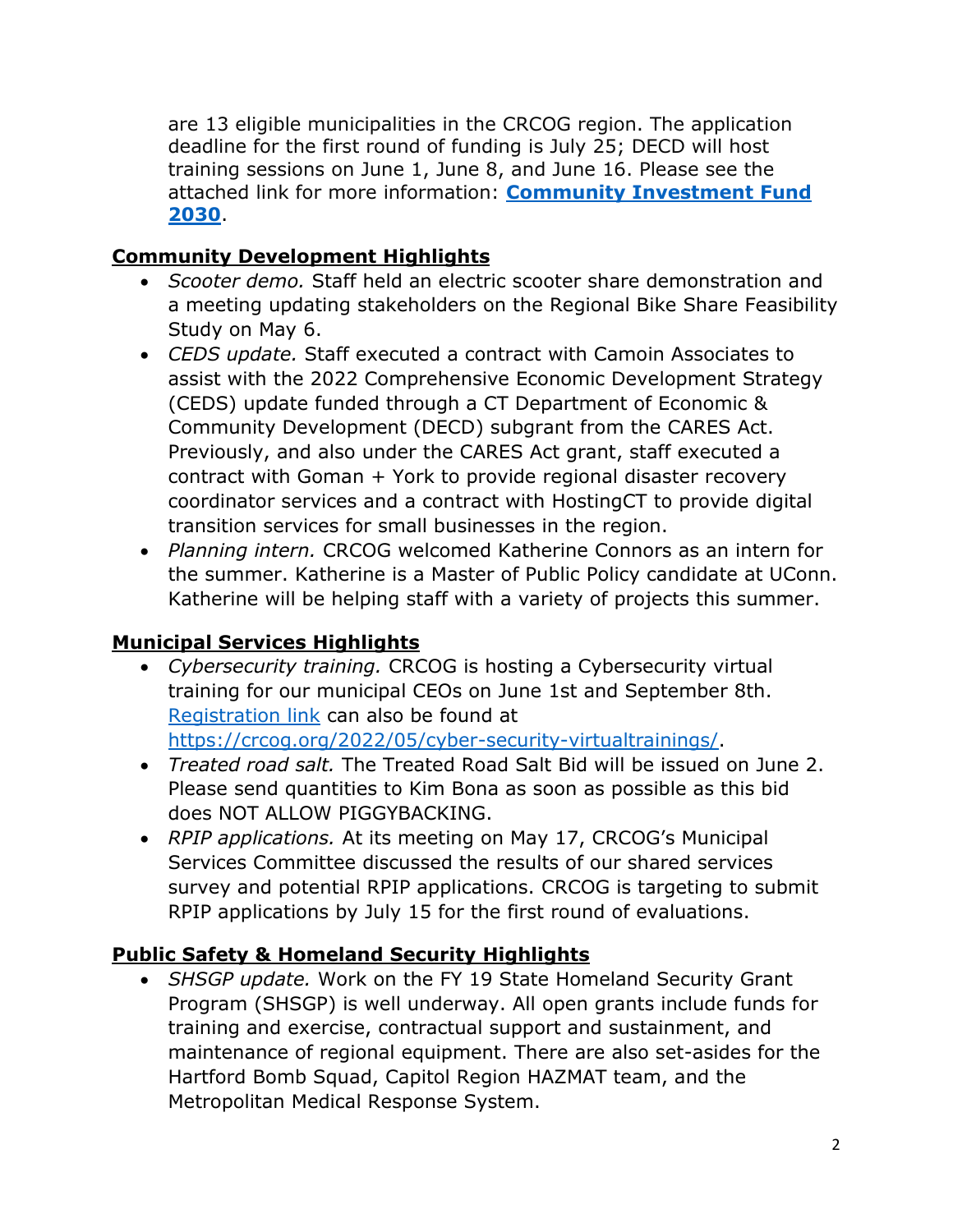- *After action review.* CRCOG staff continues to work with Tetra Tech on an After-Action Review of the region's response during the Covid pandemic. Focus group sessions are well underway.
- *Communications rally.* ESF 2 recently sponsored a communications rally. All the region's communications vehicles and assets were on hand and attendees participated in an Interoperability training session. Over 100 command staff attended.
- *Statewide Emergency Response Commission meeting.* CRCOG staff made a presentation at the Statewide Emergency Response Commission meeting.
- *DEMHS updates.* CRCOG attended both meetings the CT Department of Emergency Management & Homeland Security (DEMHS) held with all Region 3 EMD's and presented on the good work of our Emergency Support Functions.
- *TSA Detect & Resolve exercise.* Staff is assisting the Transportation Safety Agency (TSA) with its Detect and Resolve (DARE) exercise program.
- *Misc.* Staff attended the Law Enforcement Memorial Ceremony, CPCA Expo and DEMHS Emergency Management Symposium.

# **Transportation Highlights**

- *Important updates.* Staff updated the Transportation Committee on the Safe Streets and Roads for All (SS4A) Grant Program, Commuter Parking Lots Utilization, Transportation Committee Virtual/Hybrid Meeting Approach, LOTCIP Financial Review and Next Solicitation, Rural Funding, the CTDOT/COG LEAN Process, and the ezIQC Program.
- *Air Quality Conformity Determination.* An updated Connecticut Ozone/PM2.5 Air Quality Conformity Determination is available for public review through June 20th, with a public meeting scheduled for June 6th. The document is available at [www.crcog.org/tip.](http://www.crcog.org/tip) Transportation Committee (acting as Policy Board) action is anticipated for June.
- *Transit Priority Corridors Implementation Strategy.* CRCOG's Draft Transit Priority Corridors Implementation Strategy is available for public review and comment until June 13th. Documents are available at [www.metrohartfordrapidroutes.com.](http://www.metrohartfordrapidroutes.com/) Transportation Committee (acting as Policy Board) action is anticipated for July.

The complete CRCOG Monthly Report for April 2022 can be found beginning on [page 4.](#page-3-0) Please contact me with any questions.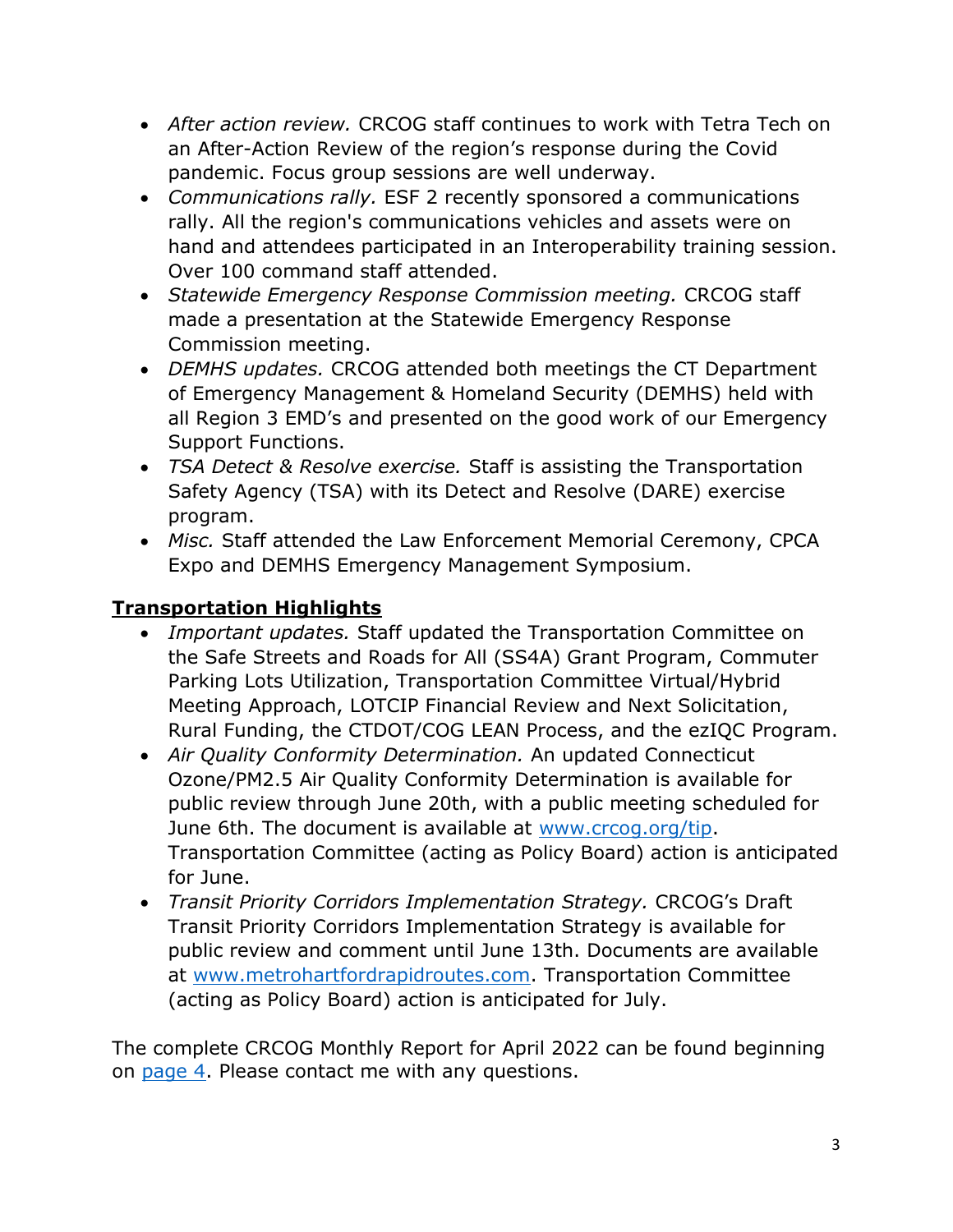# <span id="page-3-0"></span>*CRCOG April 2022 Monthly Report*

# **Administration and Finance Updates**

- Finalized CRCOG's Shared Services Guide, its executive summary, and CRCOG's as a Metropolitan Planning organization fact sheet for new Executive Committee and Policy board members. Aaliyah has hard copies of these documents.
- *Website redesign*: CRCOG will embark on its next significant phase in our website redesign. Over the next couple of months, departments have been asked to update their content for migration to the new website's production environment. BBG&G will also work on website templates as part of the next phase.
- Staff finalized FY 2022-2023 budget which will come before the Executive Committee and Policy Board in May.
- CRCOG's Annual Meeting is Wednesday, June 15 from noon-2 pm. It will be held at Farmington Gardens, Farmington, CT.
- CRCOG staff has begun preliminary preparation and meetings for the FY 2021-2022 audit.
- CRCOG staff received refresher training on Purchase Order processing.
- Open position for Accountant posted.

# **Municipal Services Committee Updates**

The **Municipal Services Committee** met on April 19th. CRCOG intern, Norell Ferguson, presented to the Committee on Benchmark Assessment. Diversity, Equity, and Inclusion Consultant, Daniel Penn Associates, presented to the Committee. **The next MSC meeting is scheduled for May 17th.** Shared Services Survey results, potential RPIP applications and the MSC Annual Work Plan will be discussed.

# **CRPC Bid Activities**

#### *March Activities:*

The CRPC collected quantities for Treated Road Salt for the FY 2022-23 season.

DEI Training – contract between CRCOG and Daniel Penn Associates has been fully executed. Municipalities interested in participating in DEI training services should contact Kim Bona at [kbona@crcog.org](mailto:kbona@crcog.org) for a side letter agreement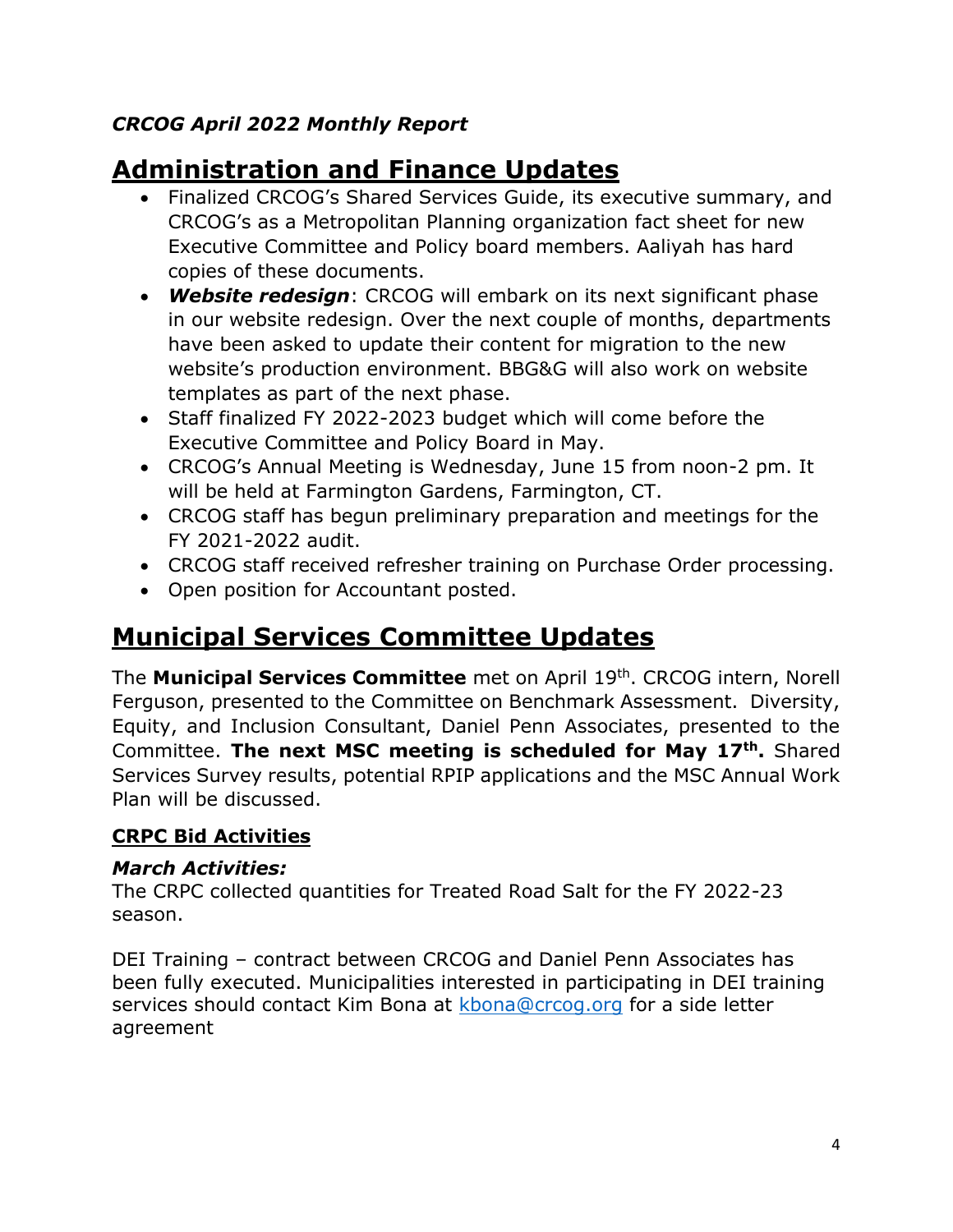#### *Upcoming Activities:*

The Treated Road Salt Bid will be issued on June 2nd . **Please send quantities to Kim as soon as possible as this bid does NOT ALLOW PIGGYBACKING.**

#### *Energy Consortium*

CRCOG's energy consultant has energy audit services available for municipalities. Please contact Kim Bona [\(kbona@crcog.org\)](mailto:kbona@crcog.org).

#### **Cybersecurity**

The DEMHS Region 3 Cyber Security Task Force met on Thursday April 14th at 10am. The next meeting will be held on June  $9<sup>th</sup>$ , 2022 at 10am.

CRCOG Staff are exploring options for hosting a Cyber Security tabletop exercise for the DEMHS Region 3.

CRCOG IT/GIS Coordinator attended the CT Cyber Security Meeting on Monday April 25<sup>th</sup>, 2022.

For additional information, please contact Erik Snowden at [esnowden@crcog.org.](mailto:esnowden@crcog.org)

CRCOG is hosting a Cybersecurity virtual training for CEOs: June 1st and September 8<sup>th</sup>. [Registration link](https://r20.rs6.net/tn.jsp?f=001Bew2DjXPIGbguMYG8nVmIu4MNN3W7-vyC5y3dFMEAMLl9Cgot5QNLNcwKo2j4cYIUvBNmqYjoylWyxXVCJlUIW9eV3UT_m7mUr5ceCoqoE_6qSWgyM3iUO5AtiaeYtjqxd0dOIZkxjAYtS5Nlv3Rsyw5rHnM1A0rDBeT-TBr-1c=&c=KimiB8ovlk3bUW2T1SIF8KnH5yUJBvVn34N7PTaNblz64wARq9HVug==&ch=fEfZG11mpTIcplQaVDVigEk0HCEiVFkRW5KU-ff_x16C0SeWI8a4aw==) can also be found [https://crcog.org/2022/05/cyber-security-virtual-trainings/.](https://crcog.org/2022/05/cyber-security-virtual-trainings/) Deadline to register is Tuesday, May 25<sup>th</sup>.

#### **CRCOG JOB Portal – Pilot Phase – Seeking Input and New Users**

- CRCOG's Job Portal went live in February 2022. The Pilot Phase is expected to run through June  $30<sup>th</sup>$  of 2022. With a username and password, the website can be accessed as follows: <https://crcog.webauthor.com/modules/portal/default.cfm>
- Self-Help training materials, including "How To" Post a Job and "How To" Apply for a Job are available on the website
- Members should directly link respective Job Postings to their town website – Please contact Robyn Nichols at [rnichols@crcog.org](mailto:rnichols@crcog.org) for additional information or instructions.
- With feedback received from active users, CRCOG continues to update the Job Portal site for ease-of-use and functionality. Please contact [rnichols@crcog.org](mailto:rnichols@crcog.org) with your suggestions and valuable input.
- Any member municipalities and/or users are welcome to join. Please contact Robyn Nichols at [rnichols@crcog.org.](mailto:rnichols@crcog.org)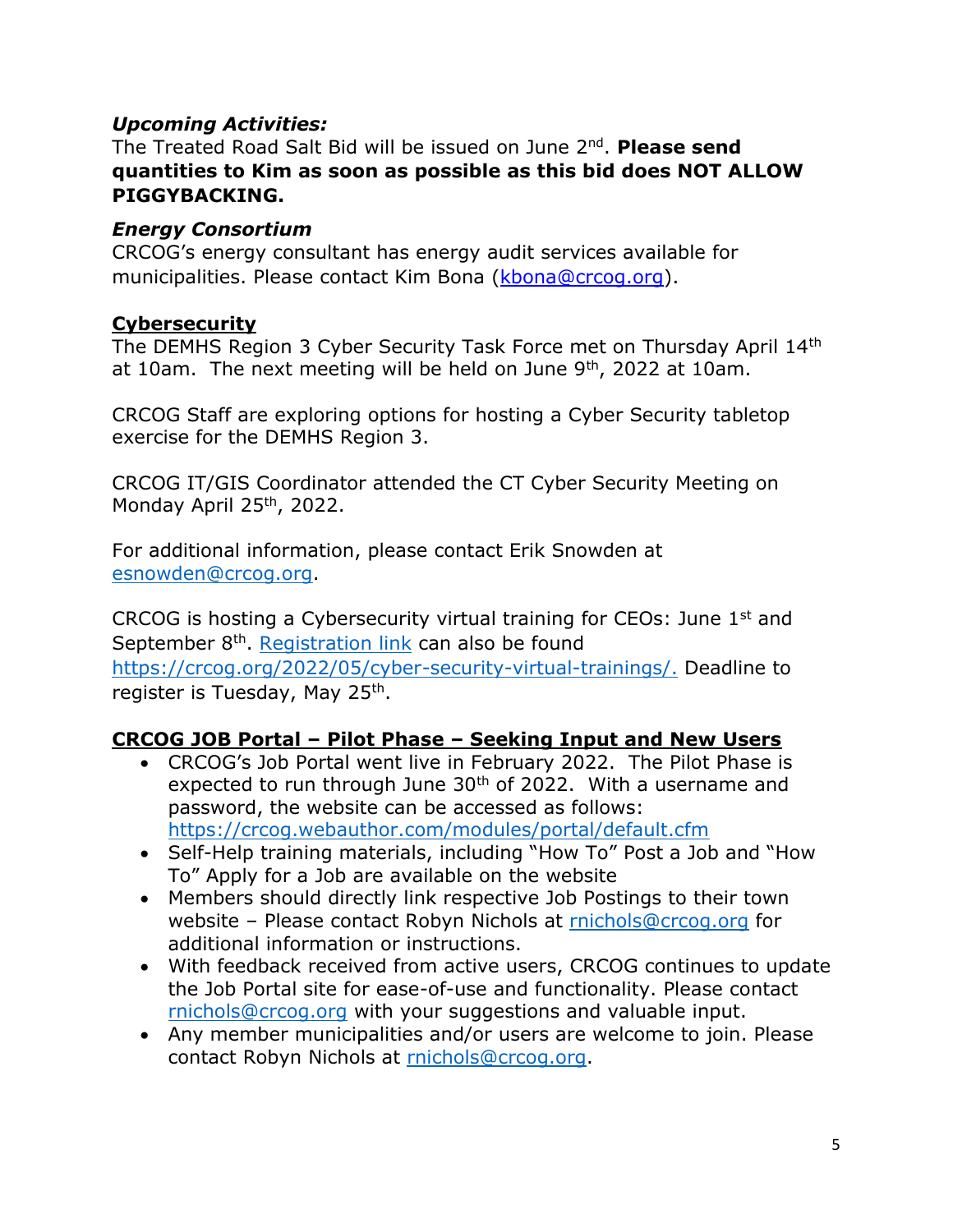## **CRCOG HR Portal Interview Panel Database**

Register now for the HR Portal Interview Panel Database. The database is now live and can be accessed by logging into [nutmeghr.org](https://nutmeghr.org/interviewpanel/registration)

The FY'2021-2022 CT Municipal Salary Survey: please visit [ctmunicipaldata.org](https://ctmunicipaldata.org/) for more information and to access the salary survey. CRCOG met with CCM and NOVUS regarding potential changes/improvements to the salary survey.

## **Electronic Document Management Services (EDMS)**

CRCOG, NOVUS and 3sg are actively exporting and migrating member municipality EDMS land use and human resource data from the current OnBase platform to alternative document storage solutions. Our goal is to have Bolton, South Windsor and Norwalk fully migrated to comparable EDMS technologies/platforms prior to the expiration of the current EDMS license (August of 2022) while ensuring each member is fully whole and functional.

# **Regional Geographic Information System (GIS)**

- Installation of CAMA data processors and annual parcel and CAMA data collection continues.
- CRCOG Staff and consultant have upgraded ArcGIS Enterprise to the current version and have installed ArcGIS Portal. Additional configuration and training set to begin.
- CRCOG Principal IT/GIS Planner, Erik Snowden was appointed to the state GIS Advisory Council and is leading the Aerial Data Acquisition Work Group.
- CRCOG held a second meeting of the Capitol Region GIS Group on April 19<sup>th</sup>, 2022. The main topic of this meeting was the annual CT OPM parcel and CAMA data collection. CRCOG coordinates this effort for member towns. This group is looking for suggestions and topics for future meetings.

For more information about CRCOG GIS projects and activities please contact Erik Snowden at [esnowden@crcog.org](mailto:esnowden@crcog.org) or 860-724-4217.

#### **Solid Waste Management/Textile/Recycling**

- Solid Waste RFP On April 27<sup>th</sup>, 2022, CRCOG's Policy Board approved a Resolution: (1) Hire Resource Recycling Systems (RRS) as the chosen consultant for CRCOG's Solid Waste RFP; and (2) Increase authorized Budget from \$50,000 to \$75,000 – funds to come from Regional Services Grant or Regional Fund.
- **Textile Recycling Expanding Programs in CT** CRCOG and Bay State Recycling have partnered to promote a textile recycling program that encourages donation rather than loading landfills with tons of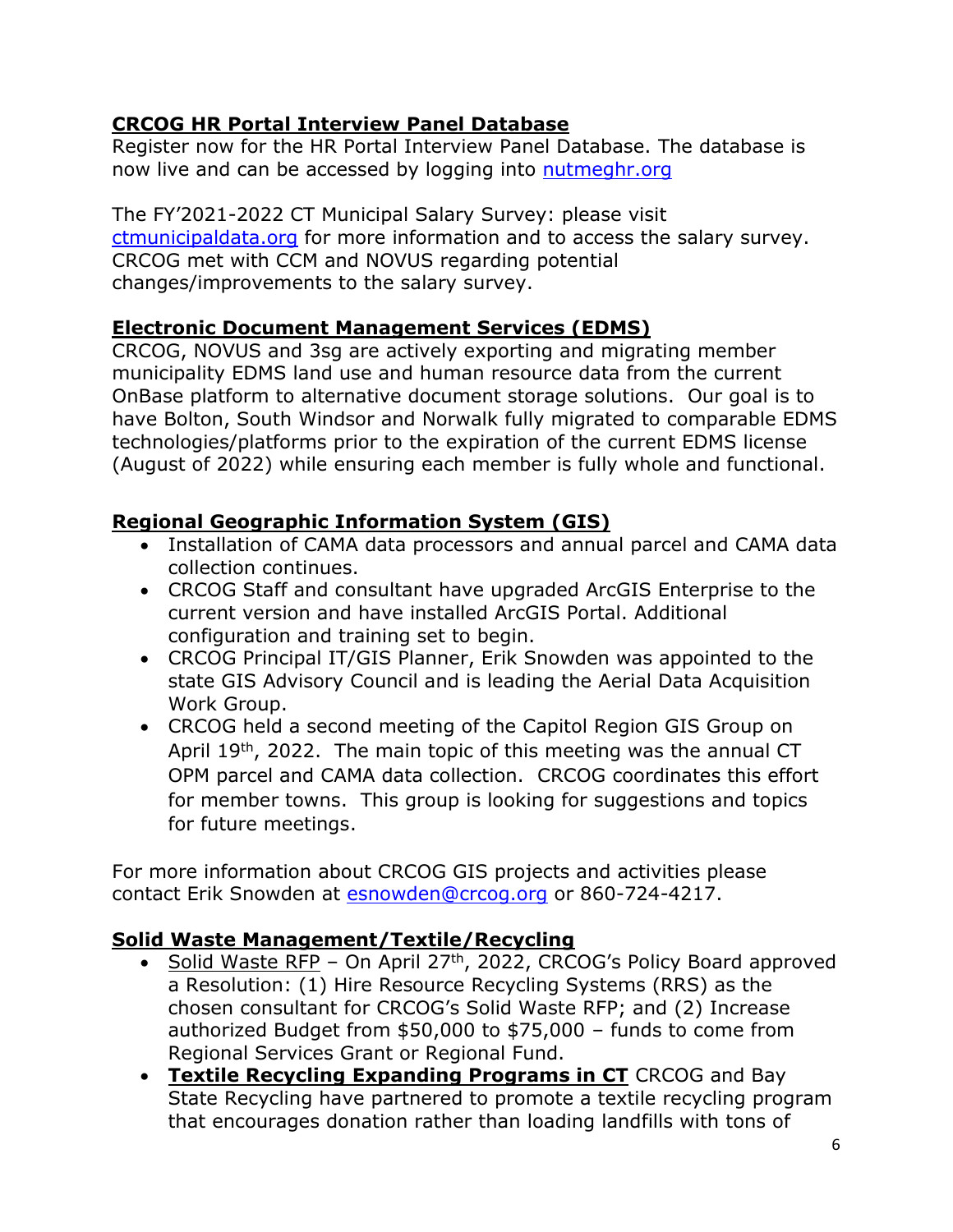unwanted textiles. Through this partnership between CRCOG and Bay State, 95% of these unwanted textiles can be recycled and reused. Bay State tailors a program to suit the needs of your town and community. Textile collection bins are placed in areas convenient for drop-off throughout your municipality. The contents are collected, and you are paid for every pound collected.

- Towns interested in municipal textile and recycling services, please contact Robyn Nichols at [rnichols@crcog.org](mailto:rnichols@crcog.org) to coordinate with Bay State Textiles, Inc.
- **Food Waste RFI** CRCOG will be issuing an RFI for organic food waste in May of 2022. Municipalities who wish to provide input and/or serve on the Evaluation Committee, kindly contact Robyn Nichols at [rnichols@crcog.org.](mailto:rnichols@crcog.org)

## **Crumbling Foundations**

**RFVQ's for crumbling foundation services will be issued biannually going forward**. Current submissions for the first half of 2022 are being accepted and will close on June 30<sup>th</sup>.

Company information may be found at [https://crcog.org/concrete-vendors/.](https://crcog.org/concrete-vendors/)

With the **Crumbling Foundations Testing Program**, to date, 3,382 applications have been received. 3,081 applications had been paid. A total of 2,751 unique addresses have been submitted applications through this program.

#### **On-Going Programs and Services** *Job Order Contracting (ezIQC)*

*Hosting and IT Services – Interested Municipalities can contact Robyn Nichols via [rnichols@crcog.org](mailto:rnichols@crcog.org) to sign a Side Letter Agreement*

#### *HR Consulting Group*

Class and Compensation Studies Training (including Sexual Harassment and Diversity) General HR Needs

*VoIP Project - Interested Municipalities can contact Robyn Nichols via [rnichols@crcog.org](mailto:rnichols@crcog.org) to sign a Side Letter Agreement*

#### *Fiberoptics Installation Services*

**OpenGov Update -** CRCOG and OpenGov are updating all agreements to incorporate addendums and contract amendments into a Master Services Agreement (MSA); OpenGov continues to explore multi-town regional permitting, additional services, such as procurement, and add new towns to the online permitting system, including Rocky Hill.

*COG Regional Election Monitor Human Services Coordinating Council*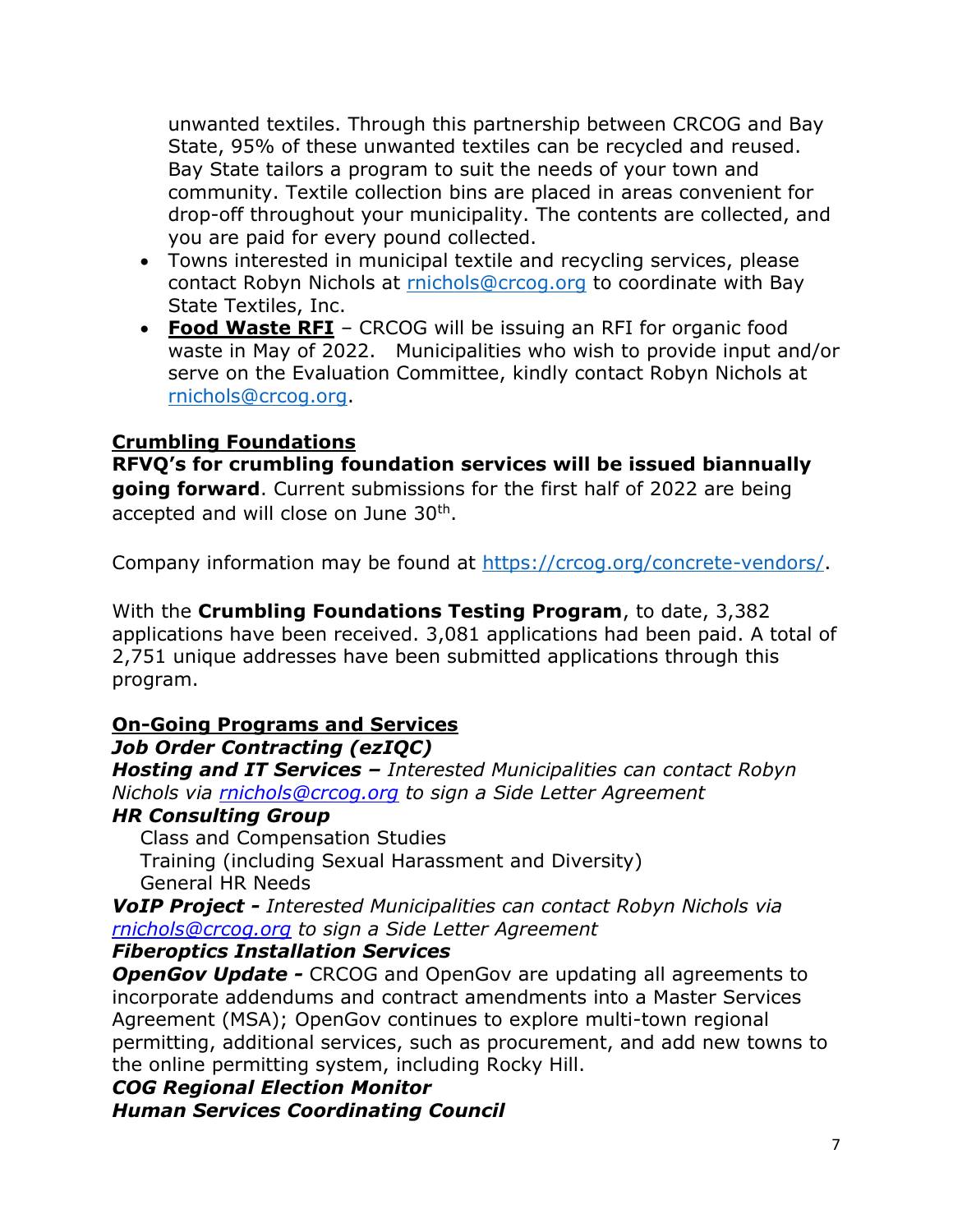## *Coordination with other COGs – CRPC, Online Permitting*

If your municipality has any questions about the Capitol Region Purchasing Council, Online Permitting or would like information about a service or program offered by CRCOG, you may visit the CRPC webpage for continuing updates at<https://crcog.org/capitol-region-purchasing-council/> or contact CRCOG at [www.crcog.org.](http://www.crcog.org/)

# **Public Safety and Homeland Security Updates**

#### **CRCOG Homeland Security & Grant Initiatives**

Work on the FY 19 SHSGP is well underway. All open grants include funds for training and exercise, contractual support and sustainment and maintenance of regional equipment. There are also set asides for the Hartford Bomb Squad, Capitol Region HAZMAT team and Metropolitan Medical Response System. Our region was allocated an additional \$60,000 in funds which has been split between the training and sustainment line items. This grant was just recently extended through February of 2023.

ESF-11 Animal Response distributed a cache of animal crates and cages to interested communities for use in shelter operations.

CRCOG staff continues to work with Tetra Tech on an After-Action Review of the region's response during the Covid pandemic. Focus group sessions are ongoing and near complete.

A quarterly CREPC meeting was held with Tetra Tech conducting a Region 3 Covid AAR focus group on Incident Coordination/Planning/Situational Awareness geared toward Emergency Management Directors.

CRCOG public safety staff have been working with communities on vaccination planning efforts.

#### **COVID-19 Support Activities**

The Regional Emergency Support Plan was initially activated, and the Regional Coordination Center opened on March 18th, 2020. Currently on monitoring status. Coordination is being done by the ESF-5 (Emergency Management) and ESF-8 (Public Health and Medical Services) duty officers.

We are utilizing our Regional Distribution Site in West Hartford on an as needed basis. Millions of pieces of PPE were distributed. When activated, the Capitol Region Incident Management Team is manning the site along with staff from the Town of West Hartford, National Guard, CRCOG and area CERT teams.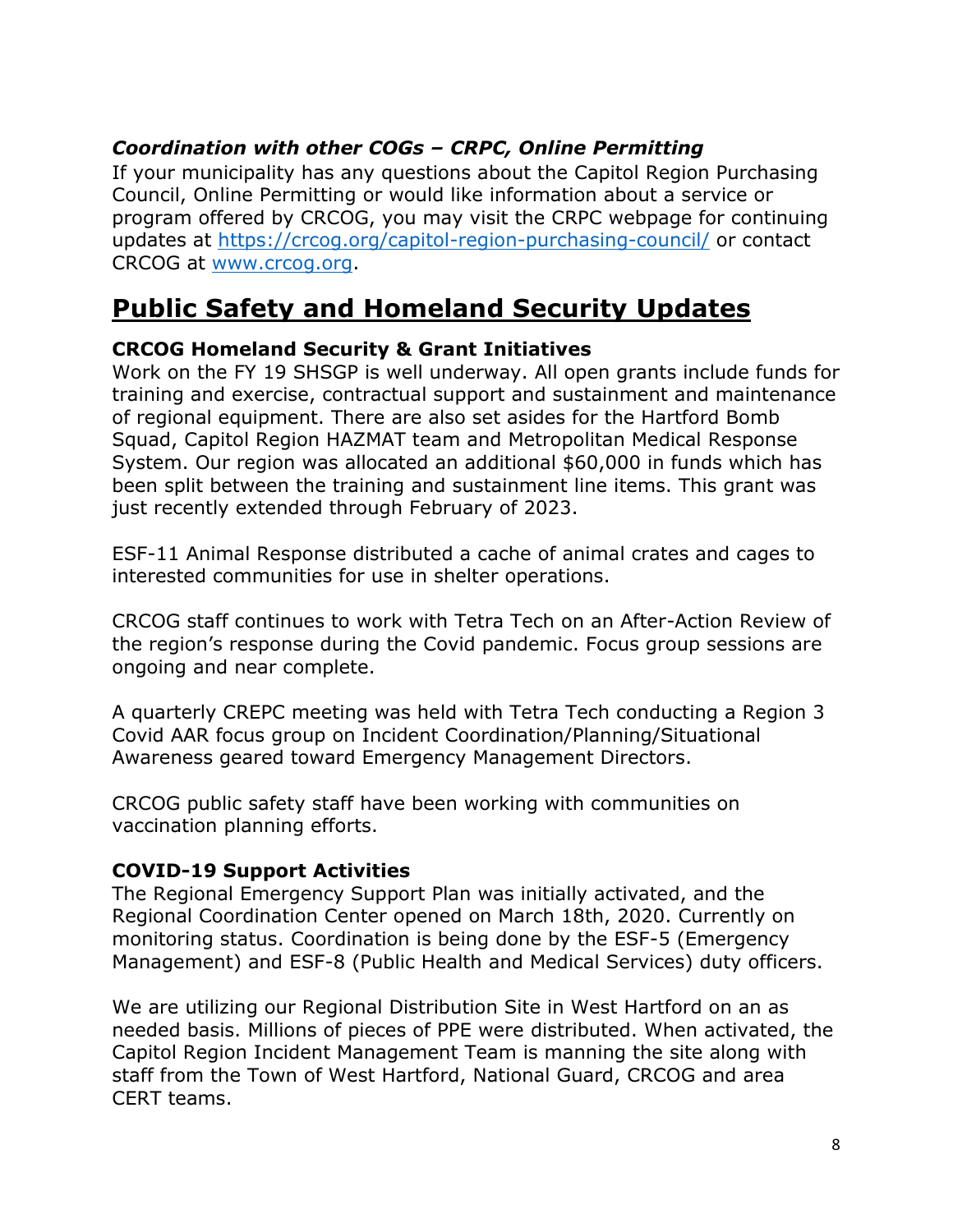Finally, our Medical Reserve Corps remains a very valuable asset. They have current activations to assist health departments and hospitals with hundreds of CR-MRC members volunteering their time in both medical and nonmedical roles.

#### **Other Highlights**

The 2022 Connecticut Emergency Management Symposium was held on April 27<sup>th</sup>. One panel discussion led by John Field; the DEMHS Region 5 Coordinator titled "Responding to Disaster: Volunteer Civil Preparedness Forces" featured the leads of several of our CRCOG regional teams. This includes Donald Janelle representing the Capitol Region Citizen Corps Council, Katherine McCormack the Capitol Region Medical Reserve Corps and William Perkins the Capitol Region Incident Management Team. The presentation was very well received with a lot of great information and best practices during the pandemic shared.

Staff attended the annual Connecticut Police Chief's Association Expo. There was a training session featuring West Hartford Police Chief Vern Riddick.

The Public Safety Director is working on four CRCOG hiring processes for new staff positions.

Staff attended the bi-monthly meeting of the Capitol Region Law Enforcement Training Committee which featured a presentation on a new software system to track training certification.

CRCOG was awarded a NACCHO Respond, Innovate, Sustain, and Equip (RISE) grant application for the Capitol Region Medical Reserve Corps Unit in the amount of \$75,000.

Staff participated in a planning meeting for the annual Law Enforcement Day at Camp Courant.

Staff is assisting the TSA with their Detect and Resolve (DARE) exercise program. Additionally, this month CRCOG facilitated volunteers for a Coast Guard Active Shooter Exercise and a train derailment exercise in Windsor Locks sponsored by the TSA and CT DOT.

A CRCOPA committee was formed to evaluate the current RAFS (Regional Access Frequency System).

CRCOG staff attended training sessions with Everbridge to enhance and update our current alerting system.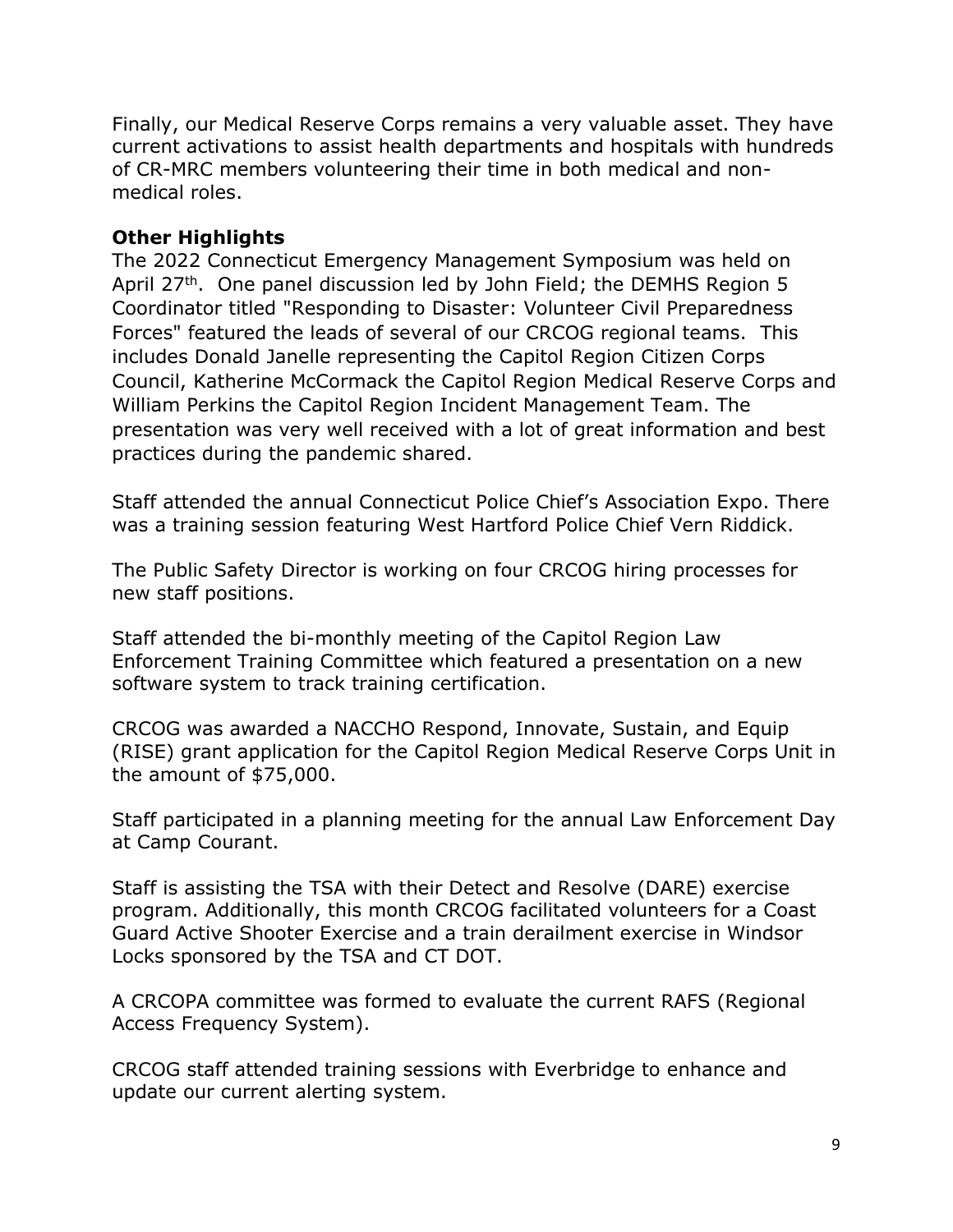A bi-monthly Capitol Region Citizen Corps Council meeting was held. This was a hybrid meeting where some attendees were in person and others on Zoom. Our CERT teams are focused on beginning regional training programs including a Train the Trainer.

Public Safety staff participated in a CRI Lead meeting, a meeting convened by DEMHS with the fiduciary leads in all 5 regions, CTCMA meeting, DESPP Advisory Council, Region 3 Cybersecurity meeting, an MRC funding meeting with DPH, traffic incident management meetings, and held a meeting with new ESF-2 Communications personnel to review equipment needs and procedures.

Working with the Department of Public Health to act as the fiduciary agent for local public health emergency preparedness funds. We have submitted our 24/7 coverage forms, MCM Action Plan and Multi-Year Training and Exercise Plans. CRCOG just submitted the third quarter programmatic and financial reports for BP3. We continue to have monthly ESF-8 meetings and bi-weekly meetings with the local Public Health Directors.

# **Transportation and Planning Updates**

#### *Management of the Planning Process*

- Attended CRCOG Staff Meeting on April 20.
- Held Quarterly internal Project Management meeting in two sessions  $(April 1 and 4).$
- Reviewed applications for Summer Intern position.
- Made offer to top candidate under UConn's Department of Public Policy internship program for the 2022-23 school year.
- Released posting for full-time Community Development Planner.
- Senior staff prepared tables and narrative for FY23 CRCOG Budget.

# *Data Inventory, GIS & Forecasting*

- Staff have begun reviewing older performance targets and methods of computation in anticipation of the next batch of four-year state targets to be announced in early summer 2022. Targets can either be adopted by CRCOG or CRCOG may set its own by November 2022.
- Staff obtained NPMRDS data for 2021 and have made initial computations for the level of travel time reliability (LOTTR). NPMRDS data has been reformatted in R and uploaded into the SQL Server for better storage and use. A bridge between R and SQL was created for querying and performing some computations on large NPMRDS data sets in SQL and then transferring results to R, where final computations are made. R scripts previously written for NPMRDS analysis are being revised accordingly to include appropriate SQL syntax for making such queries.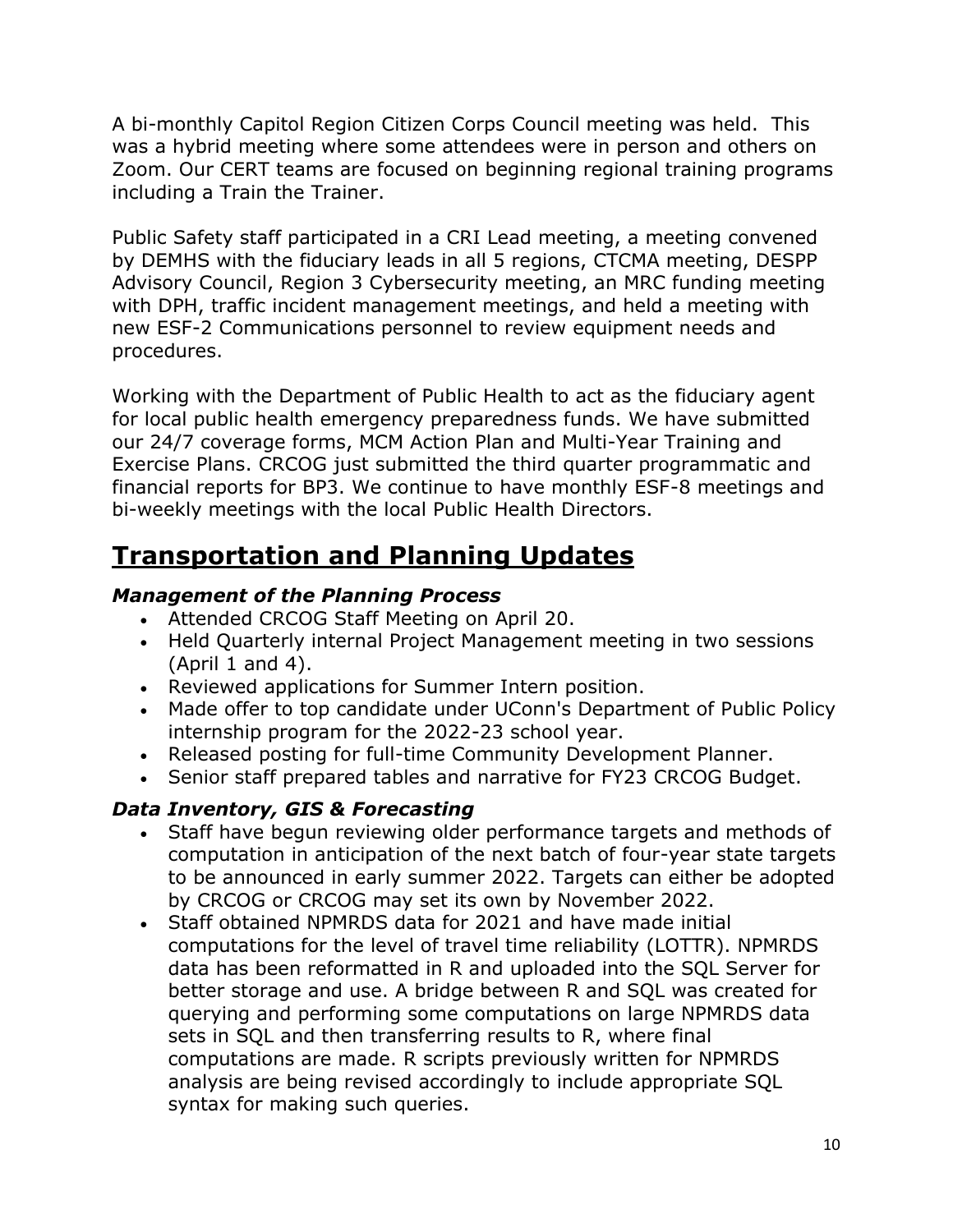- In conjunction with CT OPM efforts CRCOG staff and consultant are performing annual municipal parcel polygon collection.
- CRCOG staff and consultant are beginning set up of CRCOG Data portal using ArcGIS Enterprise/Portal.
- Continued developing a dashboard with affordable housing and demographic data for CRCOG towns and web maps for LOTCIP Project information.
- Continued work on transit web/story map.
- Staff met with Cambridge Systematics on April 8 and 22. CRCOG staff is currently learning the functionality of the CommunityViz software.
- Staff determined several settings/ assumptions for the scenario planning tool, including the industrial/ non-industrial employment split.

# *Planning and Policy Development*

Staff Support to CRCOG Committees

## • **Transportation Committee**

o The Transportation Committee held a meeting on April 25. Agenda items included the adoption of the March 21 meeting minutes, and staff reports on 60 Seconds for Safety, Municipal Grant Program for Elderly/Disabled Transportation, LOTCIP Quarterly Report, Virtual/Hybrid Meetings and RAISE Grant Application, Commissioner Boughton Presentation at the Policy Board meeting. Actions items included TIP Amendments, LOTCIP Funding Increase / Scope Modification Request on Vernon Various Locations Stand-Alone Sidewalk Project and 2022 LOTCIP Solicitation: Staff Ratings and Draft Selections.

# • **Policy Board**

o The Policy Board held a meeting on April 27. Planning staff attended and reported on the Transportation Committee and planning department activities.

# Coordination

- Coordinated with State and Federal representatives as needed.
- Attended CTDOT's COG Coordination meeting on April 5.
- Continued participation in MAP Forum, including attendance at organizational call on April 8.
- Participated in coordination call regarding CTDOT's updated Capital Plan on April 21.
- Prepared draft meeting notes of the MPO coordination meeting with PVPC held on March 2 and sent to PVPC for review. Received comments from PVPC and finalized the meeting notes including PVPC comments. Sent final meeting notes to federal, state and MPO partners.
- Prepared draft meeting notes of the coordination meeting Hartford TMA coordination meeting held on March 9 and sent to partner COGs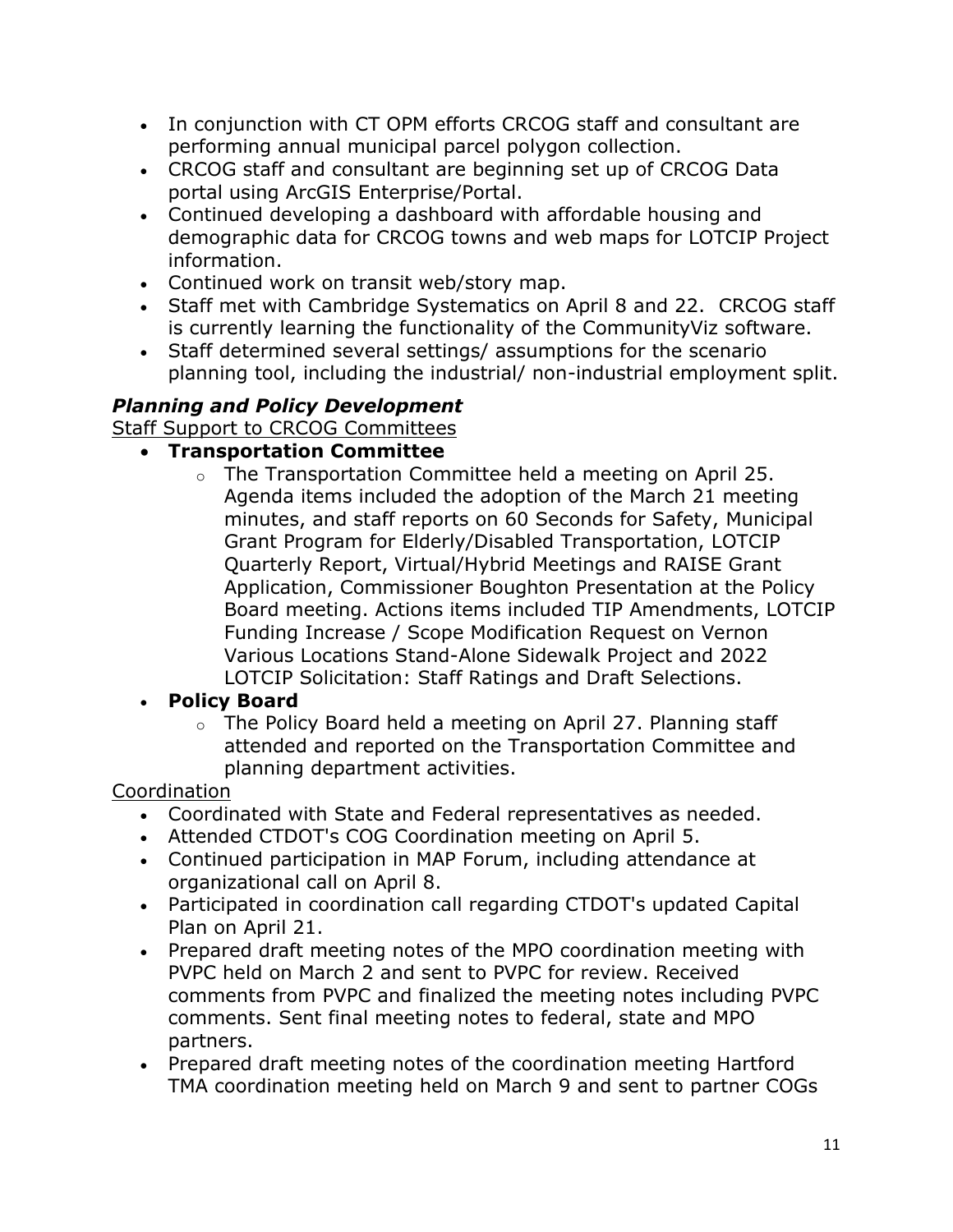for review. No comments were received from partner COGs. Finalized the meeting notes and sent it to federal, state and COG partners. **Staff Training and Development** 

- Attended webinar, "Creating Equitable Transportation Systems from the Ground Up" on April 27.
- Attended webinar, "Right of Way: Addressing the Epidemic of Pedestrian Deaths in America" on April 12.

# *Transit Planning*

Transit Planning and Policy Assistance

- Submitted questionnaire related to the development of CTDOT's Customer Experience Action Plan.
- Performed utilization counts of park and ride lots within the Capitol Region.

Coordinated Plan of Human Services Transportation

• Received initial notice from CTDOT regarding this year's Municipal Grant Program and continued staff efforts related to municipal outreach.

# *Project Selection and Programming*

Transportation Improvement Program

• TIP amendment this month included Bus & Bus Facility Discretionary FY21 – CT Zero Emission Bus Program, Statewide Bus Replacements FY19, 20, 21, Systemwide Admin Capital/Misc. Support/Facility Improvements FY19, 20, 21, Statewide Travel Demand Management (Greater CT Moderate), Hartford - Rehab Bridge 01469B over CSRR, SR 598 & TR803, CTFASTRAK Infrastructure/Station/Facility Improvements FY19, 20, US 15 – Berlin-Meriden – Operation Improvement Breakout – CTSS w/ CV Tech, District 4 – Replace Traffic Control Signals at Various Locations, Statewide Urban 5311 Carryover, and Windham Transit District 5311 Carryover.

Project Programming and Advancement

- Coordinated with CTDOT and municipalities on study selection under the 2021 Corridor Study Solicitation.
- Reviewed FHWA March 30, 2022, Memorandum regarding Transportation Alternatives Set-Aside Implementation Guidance as Revised by the IIJA.
- Meet on April 22 with Mayor Bronin, Hartford400, and Commissioner Boughton regarding IIJA funding opportunities.

# *LOTCIP Efforts this month included:*

- Established two selection panels for LOTCIP On-Call List 1 and 2 Engineering Services on April 1.
- Contacted short-listed firms to schedule interviews on April 1.
- Attended a Quarterly Project Management Meeting on April 4.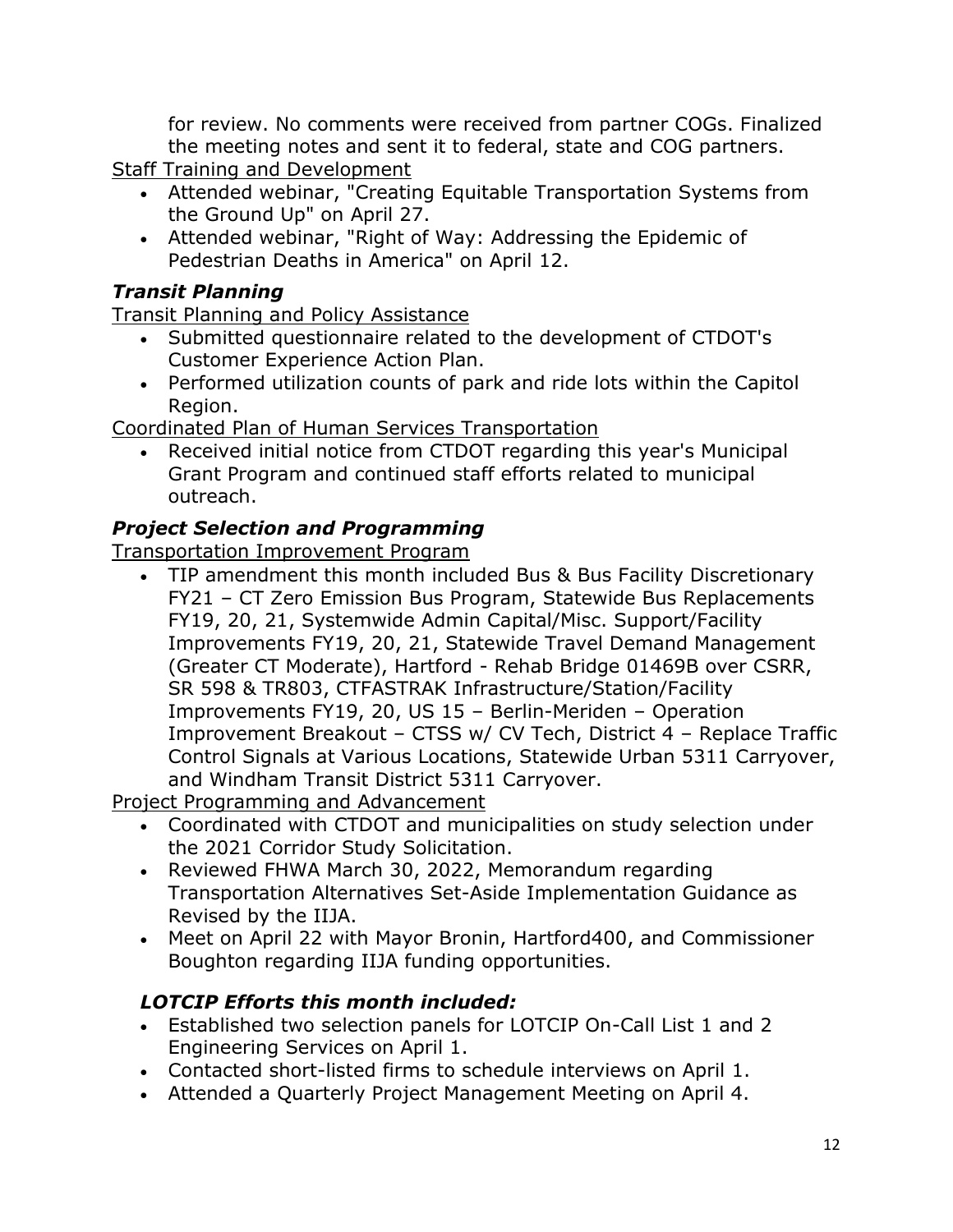- Attended a complete streets exception form meeting on April 4 with Farmington, April 6 with South Windsor Representatives.
- Drafted Contract Addendums for two (2) On-Call 3 Consultants throughout the month of April to be distributed for review and signature.
- Met with East Hartford representative to discuss projects on April 5.
- Submitted LOTCIP Quarterly Report on April 13 for posting.
- Submitted LOTCIP Quarterly Report to CTDOT with financials on April 19.
- Submit final design submission for Farmington Brickyard Road Phase 2 (L051-0005) on April 19
- Attended a 90% design on-board review meeting for Marlborough North Main Street Sidewalks Project (L078-0004) on April 14.
- Conducted six (6) interviews with LOTCIP On-Call List 1 Engineering Firms (Design Phase) on April 21
- Conducted six (6) interviews with LOTCIP On-Call List 2 Engineering Firms (Construction Phase) on April 28
- Presented LOTCIP 2022 Solicitation Rankings to Transportation Committee for approval on April 25
- Twenty (20) LOTCIP Projects in the amount of \$38.9 Million were approved for advancement into the LOTCIP program on April 25.
- Continue to facilitate advancement of CRCOG approved LOTCIP projects to CTDOT
- Coordinated with municipalities and CTDOT regarding projects and/or application, authorization to advertise, design advancement, design review and revised cost estimate.

# *Complete Streets Planning*

Micromobility

- CRCOG and the City of Hartford held a meeting with Populus on April 12 and 26. The data dashboard software includes the ability to show scooter trips, a live location updates of scooters, assess origin/destination, and various other metrics. Staff also used this data to help support the City of Hartford's RAISE Grant application.
- Staff coordinated with Populus and CTDOT to add a DOT user to the trial, which ends in May.
- CRCOG and the City of Hartford had a follow-up discussion regarding use of scooter data, staff capacity, and future plans for the software on April 14.
- Staff is working with scooter operator and feasibility study consultant to host a two-part event for scooter demonstration/ride and feasibility study Q&A, planned for May 6. Currently sending out invites and collecting RSVPs for the event.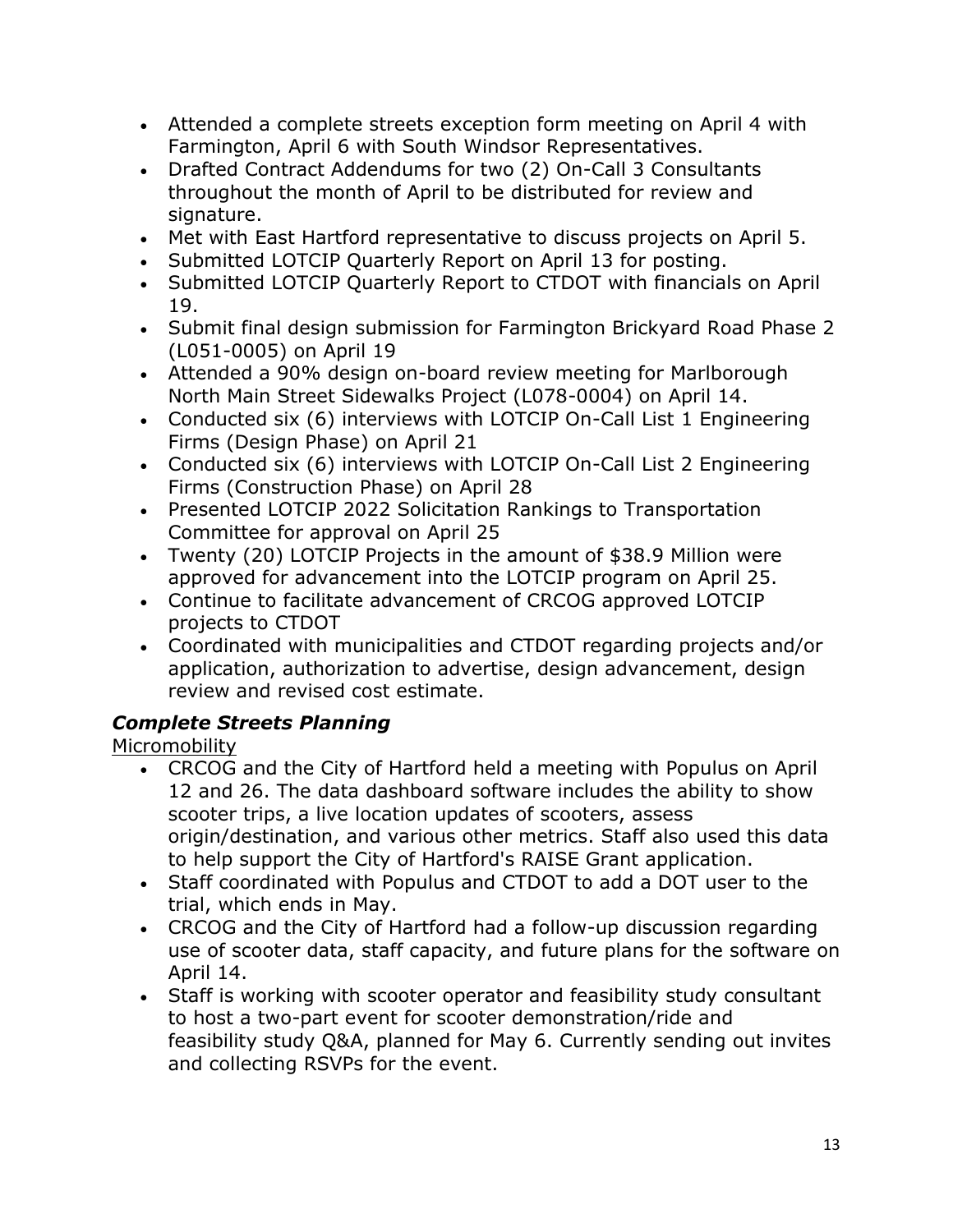Bike Ped Count

- Utilized Bike/Ped count data to help support the City of Hartford's RAISE Grant application.
- Utilized Bike/Ped count data to help support CRCOG's RAISE Grant application.

# *System Management and Operations*

Safety Management

- Presented "60 Seconds for Safety" at the April Transportation Committee meeting to inform Towns regarding preliminary information regarding the new Safe Streets and Roads for All (SS4A) Grant Program included in the Bipartisan Infrastructure Law (BIL).
- Attended the CT Vision Zero Engineering Subcommittee meeting on April 27.
- Attended the CT Vision Zero Enforcement Subcommittee meeting on April 29.

Traffic Incident Management (TIM)

- Worked on Unified Response Manual (URM) document for region.
- Worked on Public Outreach effort for National Work Zone Awareness Week April 11-15.
- Continued discussion on proposal for TIM pocket guide proposal for mobile application
- Worked on fire suppression standpipe issues with working group
- Completed 2022 Your Role: Internet Security and You.
- Attended the following meetings and webinars:
	- o CTMUTS meeting on April 7
	- o Preventing Struck-by Incidents on April 11
	- o Work Zone Safety Press event on April 12
	- o Fire Suppression Standpipe with CTDOT on April 21.

# *Livability and Sustainable Communities*

Brownfields

- Reached out to UCONN TAB (Technical Assistance for Brownfields) staff regarding updates to program offerings in light of federal funding increase.
- Attended Equitable Brownfields Development program.
- Spoke with Connecticut Hospital Association regarding a possible collaboration for an Area Wide Revitalization grant application.
- Reviewed materials submitted by subgrantee to amend the workplan for the remediation project in the Town of Berlin.
- Spoke with East Hartford, Hartford, and West Hartford regarding potential sites for assessment applications.

# *Technical Assistance and Project Development*

Technical Assistance to Towns and Stakeholders

• Zoning Reviews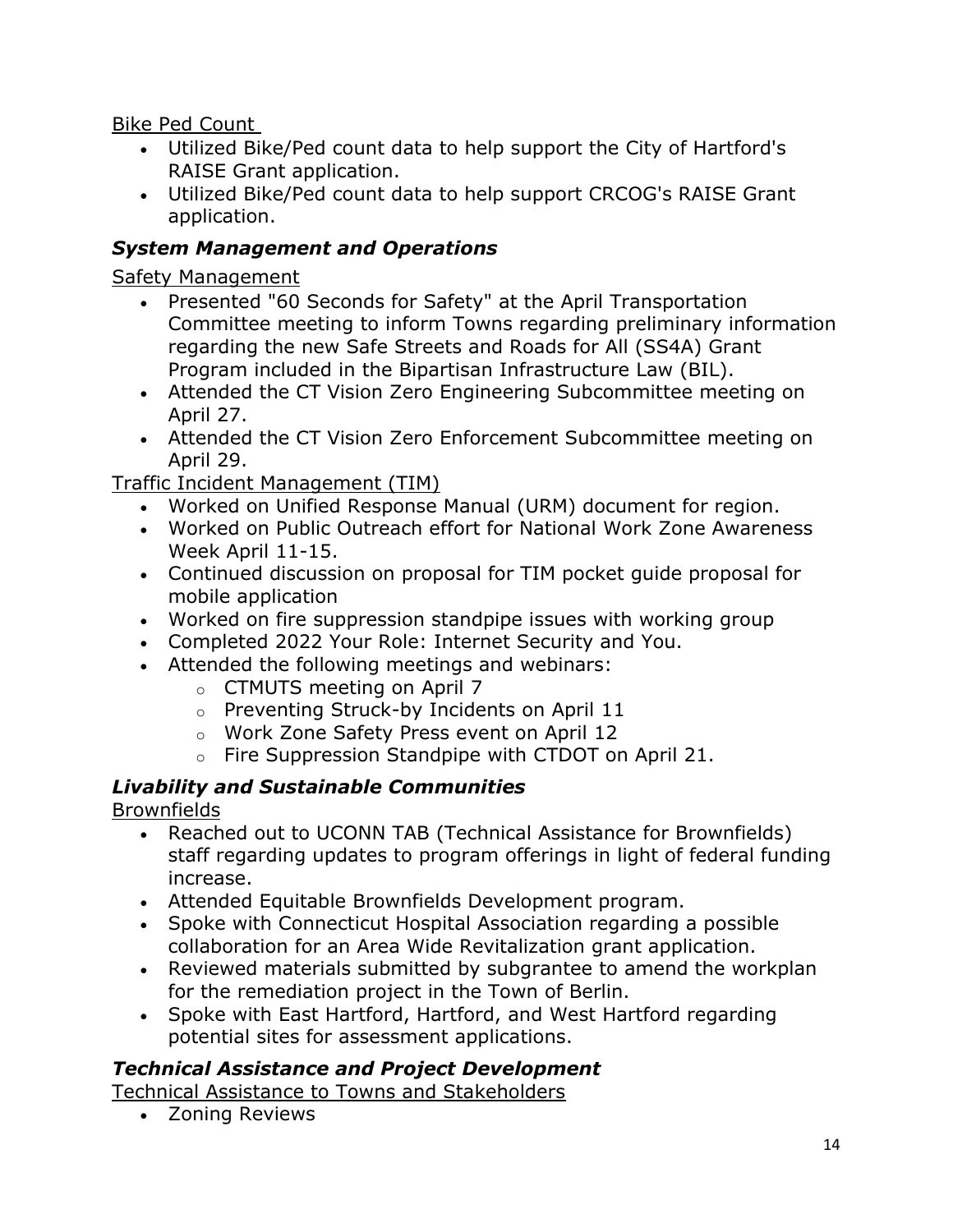- $\circ$  In April, staff received seventeen (17) referrals and reviewed and commented on twenty-two (11).
- Technical Assistance to Towns:
	- o Met with City of New Britain and CTDOT related to improvements in the Rte. 9 / Rte. 175 area on April 7.
- Grant Opportunities:
	- o Prepared and submitted a grant application to the RAISE program. The grant would fund implementation of recommendations from CRCOG's Gap Closure Trail Study in Plainville and New Britain.
	- o Provided data and Letter of Support for the City of Hartford's RAISE grant application.
	- o Provided data for the Town of Wethersfield's RAISE grant application.
	- o Attended USDOT Webinar How to Apply for the FY 22 Multimodal Project Discretionary Grant Opportunity
	- o Provided letters of support for two Community Funded Projects requests from the Town of Coventry as well as one for Mansfield.

# Agencies

• CT Bike Ped Advisory Board: Attended meeting on April 22. Technical and Administrative Support on Corridor Studies and Special Projects

- Greater Hartford Mobility Study
	- o Held coordination meeting with study team on April 13.
	- o Attended Municipal Working Group meeting on April 25.
- Route 229 Bristol/Southington Corridor Study
	- o Attended Recommendations presentation on April 13.

# *Public Participation, Title VI, and Environmental Justice*

- All Title VI program documents (including the most recently adopted Policy and Program) are available on the CRCOG website through a link entitled: Civil Rights and Title VI Information.
- No complaints of Title VI discrimination were received this month and there are no ongoing complaints under review.
- A representative from the Connecticut Coalition for Environmental and Economic Justice (CCEEJ) is on the CRCOG Transportation Committee as a voting member.
- Coordinated with Communications Manager to include transportation items in newsletter and social media posts.
- Continued to keep the website up to date and worked with consultant on full website update/redesign.
- Note: Public participation activities specific to other tasks and studies are also listed in the *relevant section of this report.*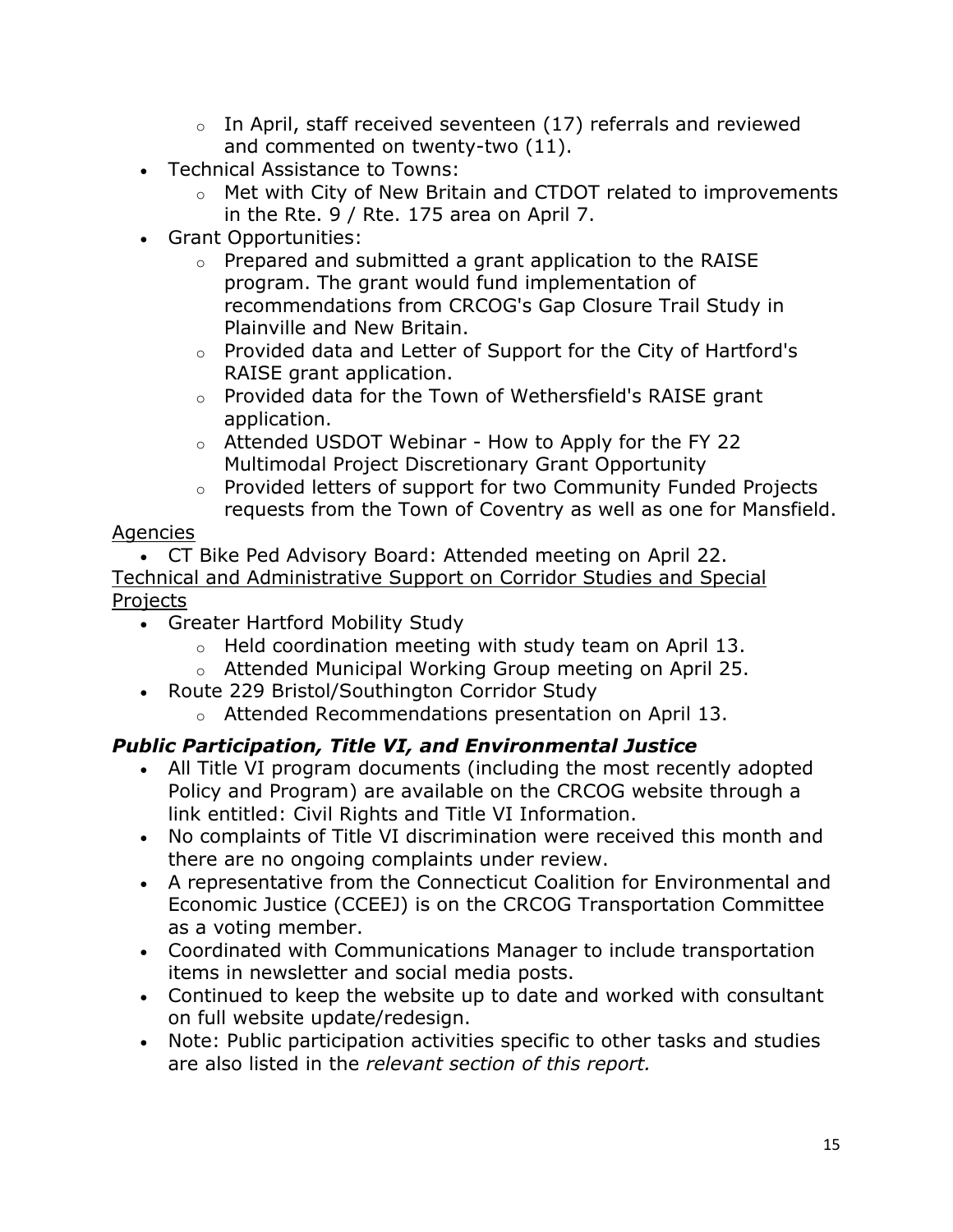## *Capitol Region Roundabout Screening*

- The screening methodology was discussed and finalized during the progress meetings. VHB shared results of crash and volume screening analysis performed to date. CRCOG staff reviewed and provided comments to VHB on the screening methodology memorandum.
- CRCOG Staff provided the CTDOT Technical Team Unit with the completed April 13 screening methodology memorandum for their review and use.

# *Transit Priority Corridors Study*

- Held regular check-in calls with the consultant team and CTDOT respectively.
- Reviewed internal draft of Implementation Strategy.
- Held coordination calls with Town of East Hartford and Hartford Parking Authority.

## *Routes 190 and 220 Traffic Impact Study, Enfield*

• Reviewed the draft narratives for the three potential development alternatives and shared internally. Comments sent to consultant and awaiting revisions prior to sharing with town.

#### *Farmington Area Connectivity Study*

- CRCOG staff are comparing the recent Travel Demand Model results with Average Daily Traffic projections from prior modeling, done several years ago.
- A meeting with CTDOT Bridge Management Unit, CTDOT Study Technical Review Team, SLR, and Town of Farmington was held on April 22.

# *TOD Roles, Visioning, Viability, and Tools Analysis*

- Consultants continued collecting and analyzing data for the market analysis.
- Consultants prepared a draft outline of the roles and responsibilities deliverable.
- Planned for and held developer interviews on April 13, 28, and 29.

# *East Coast Greenway Gap Closure Study*

- Held a call with Farmington River Watershed Association on April 8. Discussed overview of draft scope, general timeline, and concerns of the association.
- Held check-in call to refine scope with consultant on April 12.
- Send scope to Towns, East Coast Greenway Alliance, and CTDOT for review on April 12 with April 20 as deadline.
- Held call with ECG Alliance to review comments and ongoing developments related to the trail on April 14.
- Staff replied to related emails as necessary CTDOT, East Hartford / property owners - about the project.